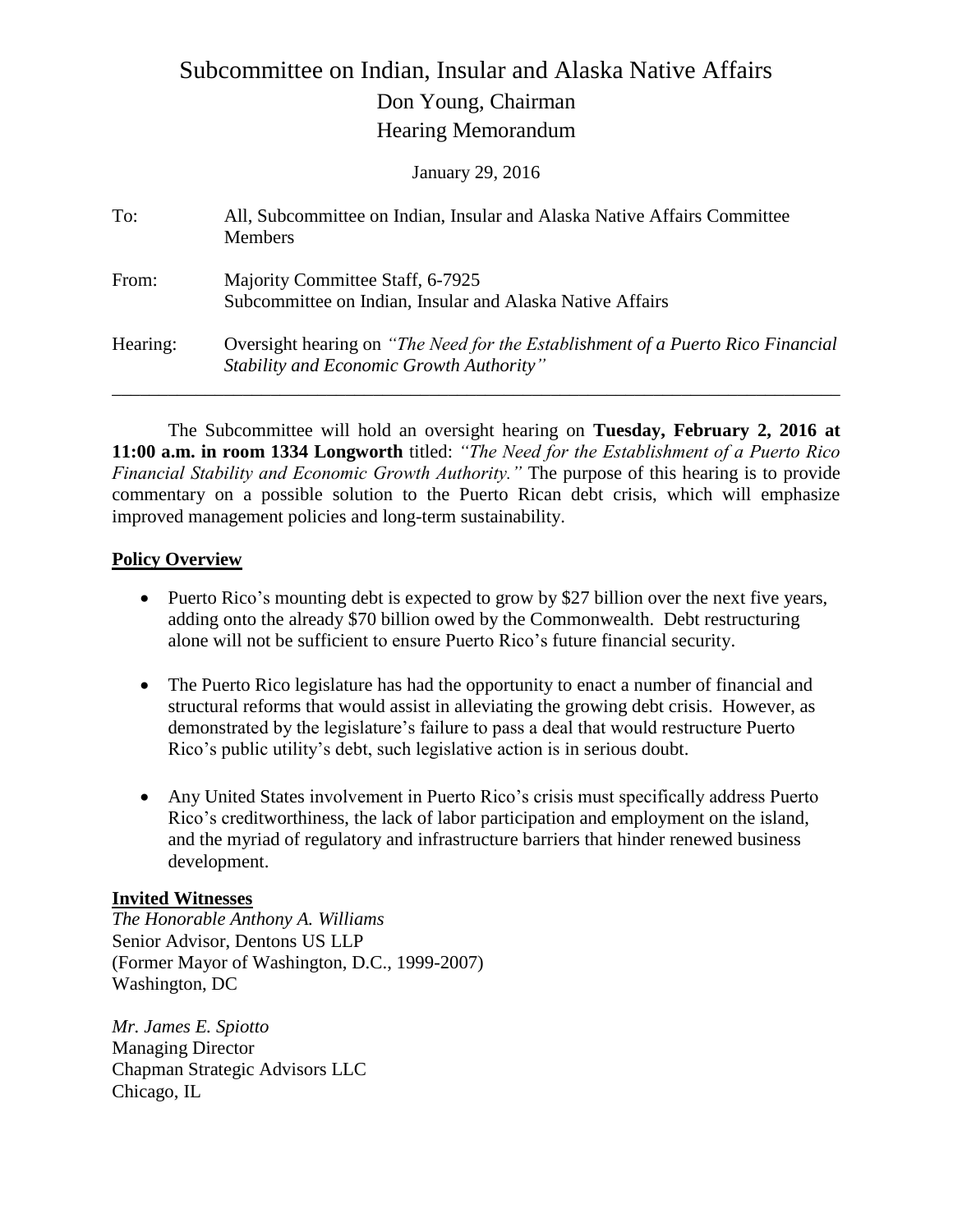*Mr. Carlos M. Garcia*  Chief Executive Officer BayBoston Managers LLC (Former Chairman and President of the Government Development Bank of Puerto Rico) Newton Center, MA

*Professor Simon Johnson* Professor of Global Economics and Management MIT Sloan School of Management Cambridge, MA

*Mr. Thomas Moers Mayer*  Partner, Kramer Levin Naftalis & Frankel, LLP New York, NY

## **Background**

 $\overline{\phantom{a}}$ 

Today, the Commonwealth of Puerto Rico finds itself in dire economic circumstances. As of the end of 2015, it had over \$70 billion of debt – excluding pension obligations, which exceed \$40 billion. The debt is expected to grow by another *\$27 billion over the next 5 years*. 1 Puerto Rico's fiscal situation was further compromised on January 4, 2016 when Puerto Rico

defaulted on \$174 million owed to holders of municipal debt in order to cover higher-priority general obligation debt payments.<sup>2</sup>

Many observers on and off the island have called for U.S. federal intervention. If such federal involvement is to occur, it must provide a comprehensive plan to mitigate the debt crisis and jumpstart growth – specifically, it must address 1) Puerto Rico's creditworthiness; 2) lack of labor participation; and 3) regulatory and infrastructure barriers that impede business development.



### Puerto Rico's Lack of Creditworthiness has Hastened the Fiscal Crisis

Since 2000, public sector debt has grown each year – reaching 100% of gross national product (GNP) at the end of Fiscal Year (FY)  $2014$ <sup>3</sup>. Such a dramatic rise in public sector debt

<sup>&</sup>lt;sup>1</sup> Working Group for the Fiscal and Economic Recovery of Puerto Rico, Puerto Rico Fiscal and Economic Growth Plan Update Presentation, at 4, 13, Jan. 18, 2016, *available at*

[http://www.bgfpr.com/documents/PRFEGPUpdatePresentation1.18.16-2.pdf.](http://www.bgfpr.com/documents/PRFEGPUpdatePresentation1.18.16-2.pdf)

<sup>2</sup> Mary Walsh, "Puerto Rico Defaults on Debt Payments", Jan. 4, 2016 *available at* http://www.nytimes.com/2016/01/05/business/dealbook/puerto-rico-defaults-on-debt-payments.html? r=0.

<sup>3</sup> Krueger, Teja, and Wolfe, "Puerto Rico – A Way Forward", at 9, June 29, 2015, *available at* [http://www.bgfpr.com/documents/puertoricoawayforward.pdf.](http://www.bgfpr.com/documents/puertoricoawayforward.pdf)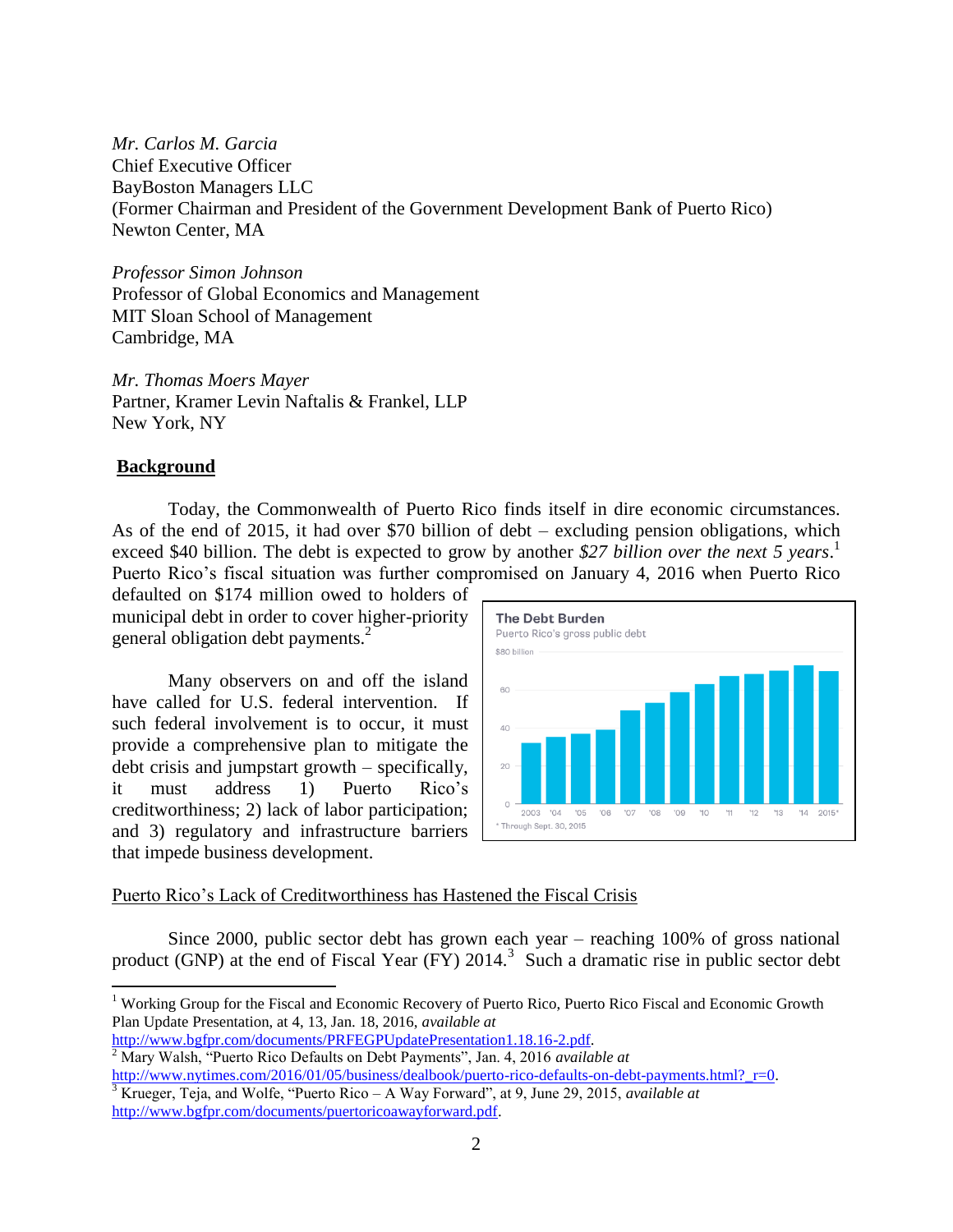carried adverse market views, and as such, Puerto Rico saw its credit ratings collapse to below investment grade.<sup>4</sup> Without confidence from traditional municipal bond investors, Puerto Rico turned towards new investors that demanded "higher risk premia, shorter maturities, and greater seniority."<sup>5</sup> For instance, in 2006 general obligation bonds were priced to yield 4.8%, whereas bonds issued in March 2014 were to yield 8.7%.<sup>6</sup> Essentially, the fall to below investment grade helped exacerbate Puerto Rico's financial crisis.

The new reality for Puerto Rico is that credit agencies view its economic health on par, if not worse, than Venezuela's.<sup>7</sup> Credit rating service Standard & Poor's (S&P) cited the Commonwealth's "very weak liquidity and difficulty in obtaining external market access" and "delay in enacting a budget" as justification when downgrading Puerto Rico to CCC-, a rating that is indicative of a substantial risk of default.<sup>8</sup> Furthermore, S&P viewed Puerto Rico's forthcoming fiscal gaps for years 2016 through 2018 as "unmanageable." These concerns were similarly echoed by Moody's.<sup>9</sup> Both agencies agreed the restoration of a sufficient liquidity position to prevent defaults, and the enactment of a sustainable fiscal plan would help mitigate the negative trend and revise the ratings upwards.

One avenue available to Puerto Rico to obtain debt relief and increased liquidity is via "voluntary exchange[s] of old bonds for new ones with a [modified] debt service profile."<sup>10</sup> Demonstrating this, the Puerto Rico Electric Power Authority (PREPA), which holds the highest portion of public debt at approximately \$8 billion, reached a consensual agreement with creditors on December 22,  $2015$ .<sup>11</sup> Approximately 70% of PREPA's bondholders agreed to the restructuring agreement, which would provide debt-service relief of \$700 million to PREPA over five years.<sup>12</sup> Furthermore, the deal encouraged necessary structural reforms within PREPA to be made. However, the agreement was contingent on the passage of authorizing legislation by the Puerto Rican legislature before January 22, 2016. The legislature failed to do so, yet per further negotiations between PREPA and the creditors the deadline has been moved to February 16.<sup>13</sup>

[http://www.bgfpr.com/documents/PuertoRicoFiscalandEconomicGrowthPlan9.9.15.pdf.](http://www.bgfpr.com/documents/PuertoRicoFiscalandEconomicGrowthPlan9.9.15.pdf) 

[http://www.bgfpr.com/investors\\_resources/documents/InformeSPDowngrade29junio2015.pdf.](http://www.bgfpr.com/investors_resources/documents/InformeSPDowngrade29junio2015.pdf)

 $4 \overline{Id}$ , at 3.

<sup>5</sup> *Id.*

<sup>6</sup> Working Group for the Fiscal and Economic Recovery of Puerto Rico, Puerto Rico Fiscal and Economic Growth Plan, September 9, 2015, *available at*

<sup>7</sup> *See* Trading Economics, Puerto Rico | Credit Rating, *available at* [http://www.tradingeconomics.com/puerto](http://www.tradingeconomics.com/puerto-rico/rating)[rico/rating.](http://www.tradingeconomics.com/puerto-rico/rating)<br><sup>8</sup> Standard & Poor's Ratings Services, Ratings Direct: Puerto Rico GO Rating Lowered To 'CCC-' From 'CCC+',

June 29, 2015, *available at*

 $9 \text{ Mody's}$ , Moody's Downgrades Puerto Rico GDB notes to Ca from Caa1, GOs to Caa2 from Caa1; outlook negative, May 21, 2015, *available at* [https://www.moodys.com/research/Moodys-downgrades-Puerto-Rico-GDB](https://www.moodys.com/research/Moodys-downgrades-Puerto-Rico-GDB-notes-to-Ca-from-Caa1--PR_325985)[notes-to-Ca-from-Caa1--PR\\_325985.](https://www.moodys.com/research/Moodys-downgrades-Puerto-Rico-GDB-notes-to-Ca-from-Caa1--PR_325985)

 $10$  Krueger, at 21.

<sup>&</sup>lt;sup>11</sup> Lisa Donahue, Testimony before the Subcommittee on Energy and Mineral Resources Oversight Hearing: Exploring Energy Challenges and Opportunities Facing Puerto Rico, Jan. 12, 2016, *available at* [http://naturalresources.house.gov/uploadedfiles/testimony\\_donahue.pdf.](http://naturalresources.house.gov/uploadedfiles/testimony_donahue.pdf)   $\overline{12}$   $\overline{1d}$ .

<sup>13</sup> Nick Brown, Puerto Rico's PREPA, creditors revive restructuring deal, *available at*  http://www.reuters.com/article/usa-puertorico-prepa-idUSL2N15C08K.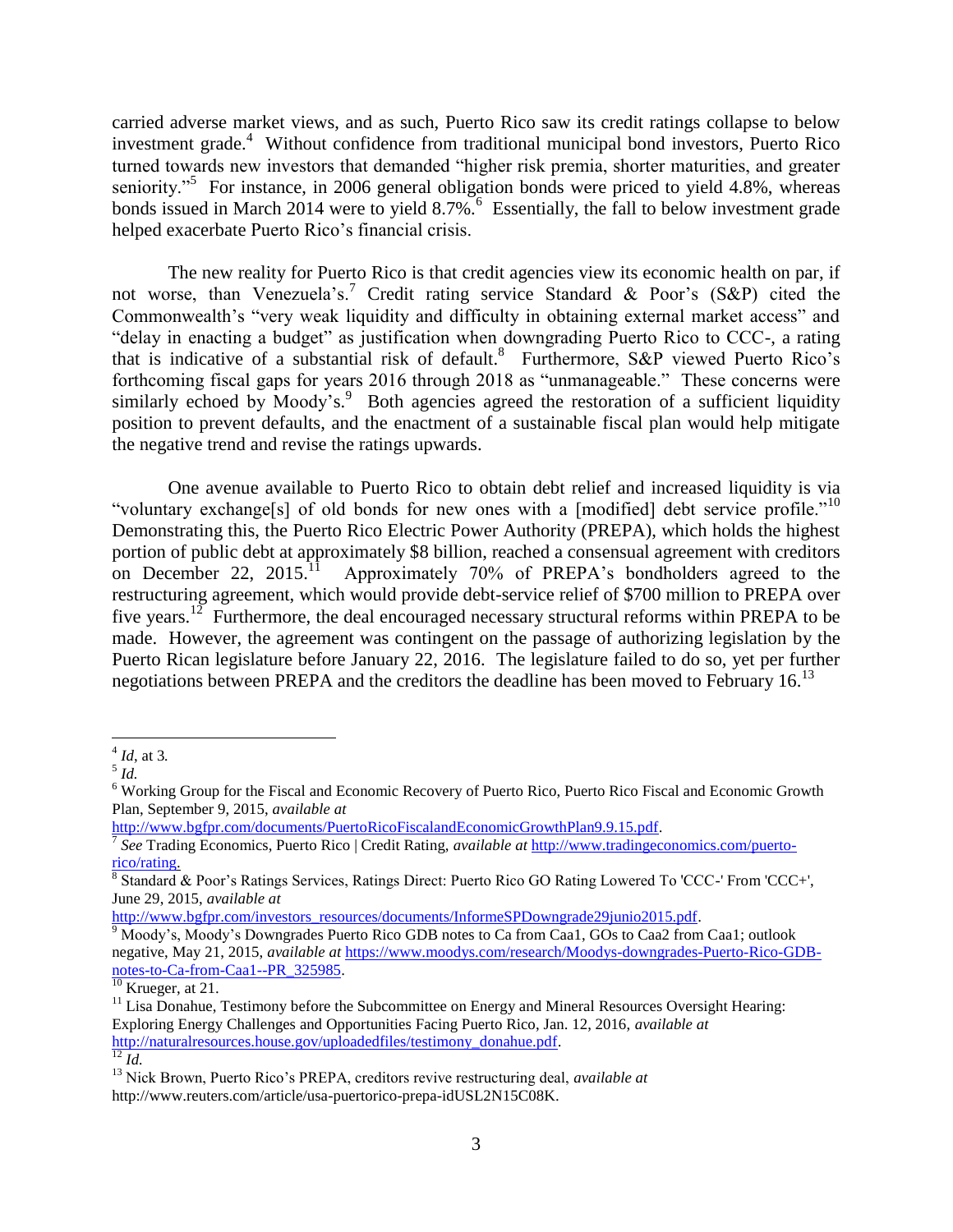Despite PREPA's efforts, recent events, including the Puerto Rican legislature's failure to pass debt relief legislation, have demonstrated Puerto Rico is unlikely to achieve the needed results that would result in positive credit ratings. On January 18, 2016 the Government Development Bank (GDB) of Puerto Rico released an update to the Fiscal and Economic Growth Plan. This update reiterated "that the Commonwealth does not have a sufficient projected surplus to pay existing contractual debt service" and decreased the forecast General Revenue funds from \$9.46 billion to \$9.21 billion for FY 2016.<sup>14</sup> In turn, the estimated five-year projected fiscal gap has increased from approximately \$14 billion to \$16.1 billion.<sup>15</sup>

#### Labor Laws and Welfare have Hindered the Development of the Puerto Rican Labor Force

The Commonwealth of Puerto Rico has a population of 3.5 million residents, yet "only 40% of the adult population – versus 63% on the [United States] mainland – is employed or looking for work."<sup>16</sup> Furthermore, nearly a quarter of those in the workforce work for the Puerto Rican government, which makes it the largest employment sector on the island.<sup>17</sup> A GDB funded study, entitled "Puerto Rico – A Way Forward" (Krueger Report), diagnosed these symptoms as being the consequences of two realities to doing business within Puerto Rico: 1) the high cost to employers, and 2) the generous welfare system.<sup>18</sup>

Employers find it costly to hire in Puerto Rico due to a comparatively high minimum wage, and "local regulations" that permit "more onerous" benefits, such as overtime and paid vacation, than on the continental United States.<sup>19</sup> These benefits have assisted in the promotion of an illegitimate "grey economy," which exists outside of the tax system of Puerto Rico.<sup>20</sup> In turn, some estimates suggest the Puerto Rican government only collects about 56 cents of every dollar its due from sales tax.<sup>21</sup>

Second, many within Puerto Rico are disincentivized from participating in the economy due to available welfare benefits. The Krueger Report detailed that "a household of three eligible for food stamps, [Aid to Families with Dependent Children], Medicaid and utilities subsidies could receive \$1,743 per month – as compared to a minimum wage earner's take-home earnings of \$1,159." $^{22}$ 

 $\overline{\phantom{a}}$ 

<sup>&</sup>lt;sup>14</sup> Working Group for the Fiscal and Economic Recovery of Puerto Rico, Puerto Rico Fiscal and Economic Growth Plan Update Presentation, at 4, 13, Jan. 18, 2016, *available at*

[http://www.bgfpr.com/documents/PRFEGPUpdatePresentation1.18.16-2.pdf.](http://www.bgfpr.com/documents/PRFEGPUpdatePresentation1.18.16-2.pdf)

 $\frac{15}{16}$ *Id.* at 4.

 $16$  Krueger, at 6.

<sup>17</sup> *See* Bureau of Labor Statistics, Economy at a Glance: Puerto Rico, *available at* [http://www.bls.gov/eag/eag.pr.htm.](http://www.bls.gov/eag/eag.pr.htm)

 $18$  Krueger, at 6-7.

<sup>&</sup>lt;sup>19</sup> Krueger, at 6.<br><sup>20</sup> Luciana Lopez, "Desperate for taxes, Puerto Rico tries to get grip on underground economy," April 9, 2014,  $^{20}$  Luciana Lopez, "Desperate for taxes, Puerto Rico tries to get grip on underground economy," April 9, 2014, *available at* http://www.reuters.com/article/us-usa-puertorico-economy-insight-idUSBREA380BS20140409.

<sup>21</sup> *Id.*

 $22$  Krueger, at 7.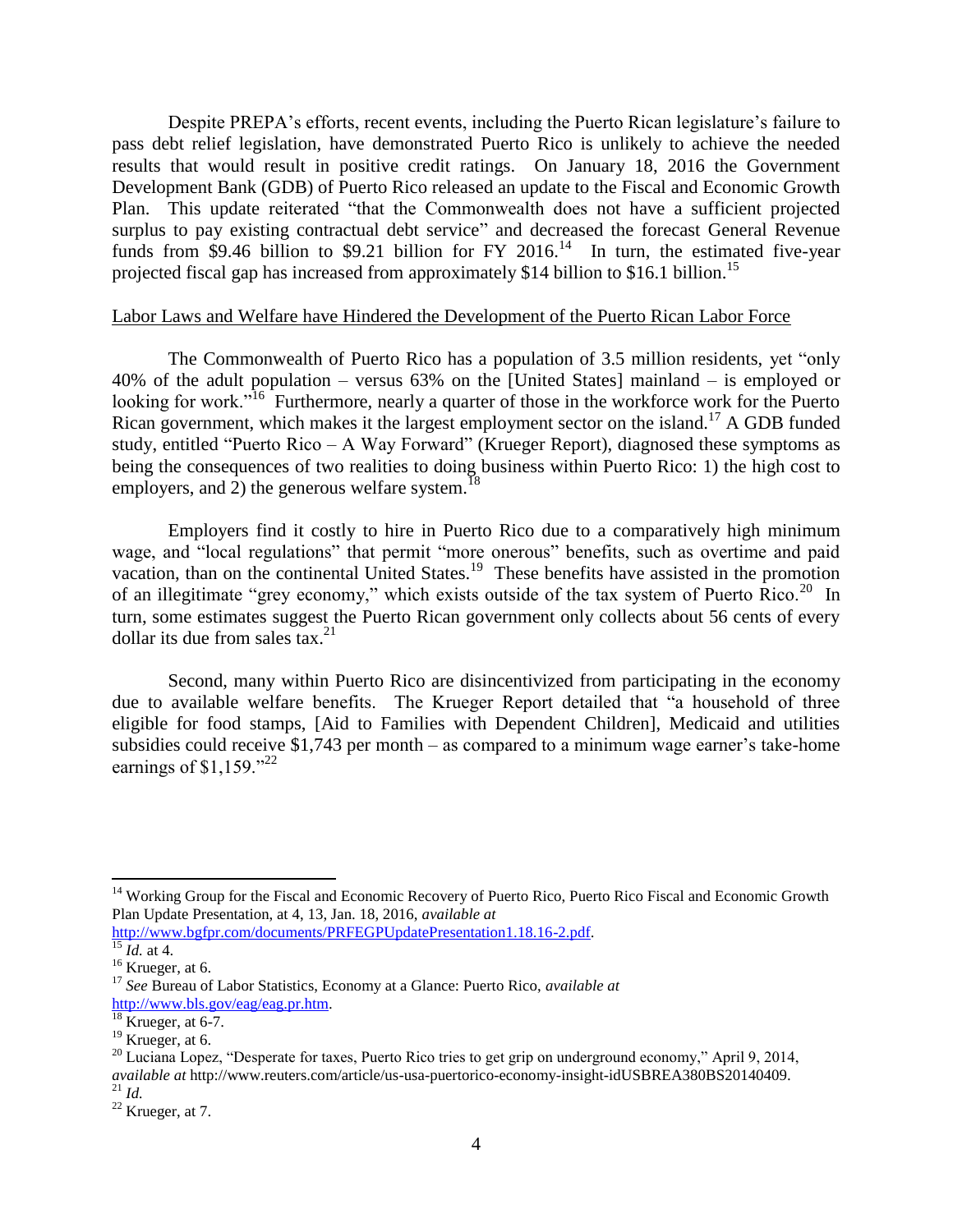To address these issues, the GDB has proposed private sector labor reform, as well as measures that would stimulate employment and labor force participation.<sup>23</sup> However, any such reforms are contingent on federal assistance, and action by the Puerto Rican legislature. Thus, it is unclear whether Puerto Rico will be able to stimulate the labor force and economy if left alone.

#### Regulatory and Infrastructure Barriers have Curtailed Business Development

The World Bank found that Puerto Rico ranked 57th out of 189 countries for "ease of doing business," whereas the United States was ranked 7th. $^{24}$  This poor ranking for Puerto Rico reflects the difficulties businesses encounter when – among other issues – "registering property" (ranked 164th), "dealing with construction permits" (ranked 135th), and "getting electricity" (ranked 57th).<sup>25</sup> As such, business development within the Commonwealth has been obstructed by poor infrastructure and various regulatory barriers.

One of the primary hindrances to economic growth is the poor state of infrastructure on the island. For instance, as of 2012, over 80% of PREPA's electric generation capacity was "installed in 1977 or earlier."<sup>26</sup> This outdated infrastructure is inefficient and costly, relying on oil for generation – by comparison only 1% of the United States electric generation was from petroleum.<sup>27</sup> The decades of neglect have led to a modernization cost estimated at \$4.67 billion to \$5.72 billion over the next 20 years, of which nearly \$2 billion is comprised of crucial and recommended transmission upgrades.<sup>28</sup> Similar to electrical infrastructure, much of the Commonwealth's ports, roads, and bridges are in "need of substantial capital investments," which are estimated to cost approximately \$3.3 billion.<sup>29</sup>

Additionally, doing business in Puerto Rico is difficult because of costs and "barriers to competition and business activity."<sup>30</sup> The GDB recognized that Puerto Rico's loss in business competitiveness must be addressed by equipping Puerto Rico "with a business-friendly environment that is conducive to sustained economic growth."<sup>31</sup> To do so, the GDB recommended legislation be introduced in Puerto Rico that centralize permit applications, update how local agencies interact with the federal permitting process, and require municipalities to adopt simplified, uniform general permitting regulations.<sup>3</sup>

l

<sup>&</sup>lt;sup>23</sup> Working Group for the Fiscal and Economic Recovery of Puerto Rico, Puerto Rico Fiscal and Economic Growth Plan, at 21-23, Sept. 9, 2015, *available at*

[http://www.bgfpr.com/documents/PuertoRicoFiscalandEconomicGrowthPlan9.9.15.pdf.](http://www.bgfpr.com/documents/PuertoRicoFiscalandEconomicGrowthPlan9.9.15.pdf) <sup>24</sup> World Bank Group, "Economy Rankings," http://www.doingbusiness.org/rankings.

<sup>25</sup> World Bank Group, "Ease of Doing Business in Puerto Rico",

http://www.doingbusiness.org/data/exploreeconomies/puerto-rico/

<sup>&</sup>lt;sup>26</sup> Alvarez & Marsal, Presentation to the Government Development Bank of Puerto Rico, at 20 (2012).

<sup>&</sup>lt;sup>27</sup> U.S. Energy Information Administration, FAQ: What is U.S. electricity generation by energy source?, https://www.eia.gov/tools/faqs/faq.cfm?id=427&t=3.

<sup>28</sup> Siemens, Integrated Resources Plan *prepared for* Puerto Rico Electric Power Authority, Volume I, 6-10, 7-13 (2015).

<sup>&</sup>lt;sup>29</sup> Puerto Rico Fiscal and Economic Growth Plan, at 29.

 $30$  Krueger, at 8.

<sup>&</sup>lt;sup>31</sup> Puerto Rico Fiscal and Economic Growth Plan, at 27.

 $32$  *Id.*